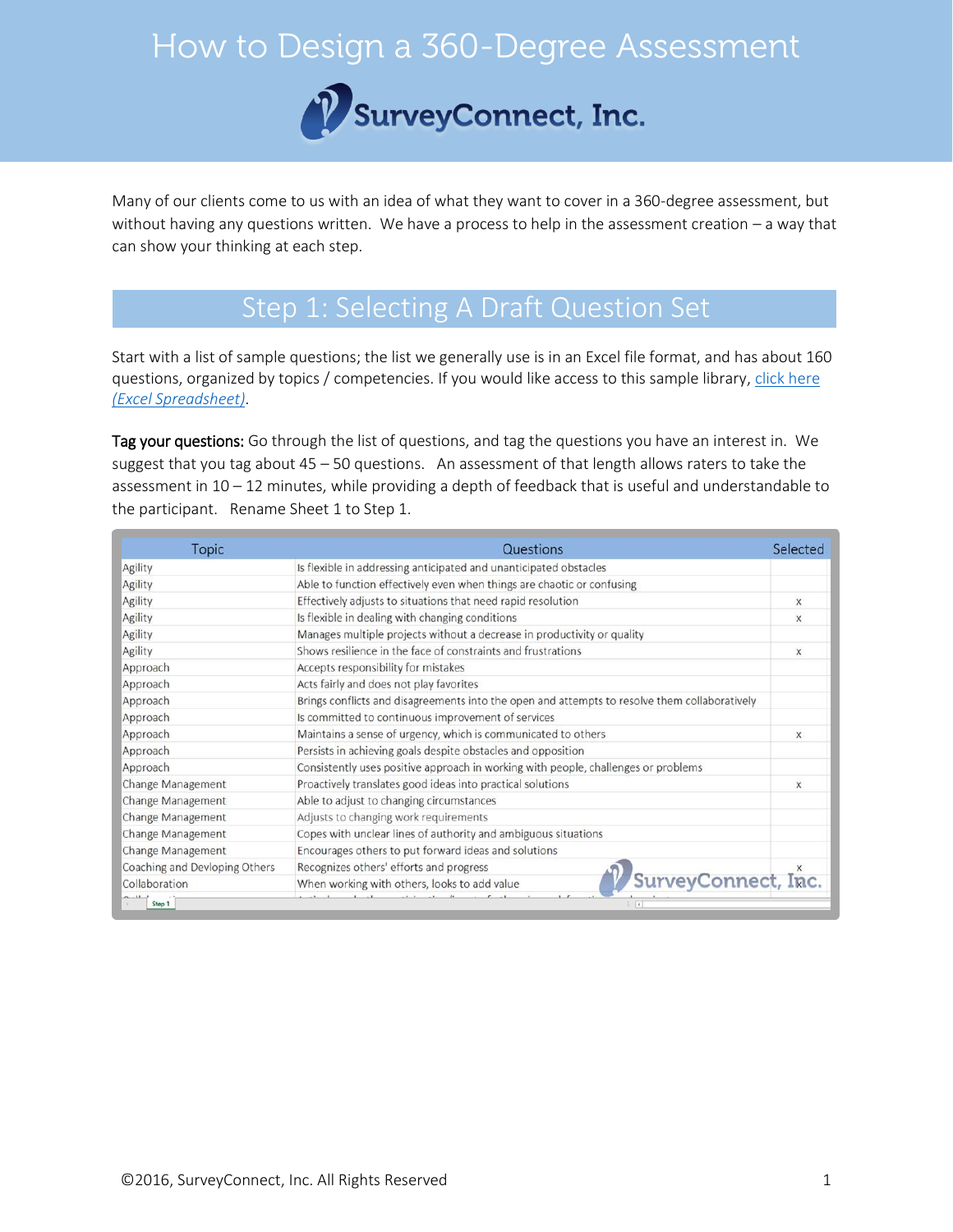Sort your questions and copy to new worksheet: Divide the questions into the tagged and non-tagged questions. Create a new tab at the bottom of the spreadsheet called Step 2, and copy the list of tagged questions into this tab. Now, sort the tagged questions by topic area.

| Topic                          | Questions                                                                                                                 |
|--------------------------------|---------------------------------------------------------------------------------------------------------------------------|
| Agility                        | Shows resilience in the face of constraints and frustrations                                                              |
| Agility                        | Effectively adjusts to situations that need rapid resolution                                                              |
| Agility                        | Is flexible in dealing with changing conditions                                                                           |
| Approach                       | Maintains a sense of urgency, which is communicated to others                                                             |
| Change Management              | Proactively translates good ideas into practical solutions                                                                |
| Coaching and Developing Others | Recognizes others' efforts and progress                                                                                   |
| Collaboration                  | When working with others, looks to add value                                                                              |
| Collaboration                  | Effectively addresses and resolves conflict                                                                               |
| Communication                  | Effectively shares the rationale behind his/her decisions/conclusions                                                     |
| Innovation                     | Effectively communicates a shared vision of the future                                                                    |
| Innovation                     | Generates solutions that do not depend on business as usual experience and thinking                                       |
| Leadership                     | Gives credit to others for their achievements                                                                             |
| Leadership                     | Insists on excellence                                                                                                     |
| People Management              | Encourages and supports staff in developing their skills                                                                  |
|                                | Problem Solving / Decision Making Makes effective decisions in a timely manner                                            |
|                                | Problem Solving / Decision Making Seeks to gain a thorough understanding of problems by effective questioning and probing |
| <b>Results Driven</b>          | Clarifies expectations and holds people accountable for getting results                                                   |
| <b>Results Driven</b>          | Works with a sense of urgency and deliberate speed to accomplish quality results                                          |
| Self Leadership                | Consistently uses positive approach in working with people, challenges or problems                                        |
| Self Leadership                | SurveyConnect, Inc.<br>Manages his/her own emotions appropriately                                                         |
| Step 1 Step 2                  | $\vert \cdot \vert$                                                                                                       |

## Step 2: Review The Draft Question List

Eliminate questions that are too similar: You don't want multiple questions that are basically covering the same content.

Even out your topics: Are there approximately the same number of questions per competency  $(3 - 5, 4 - 1)$  $6, 5 - 7$ )? If not, move some of the questions from topics that have too many questions to ones that have too few questions (if it makes sense from a content perspective). For example, the question "Maintains a sense of urgency, which is communicated to others" can feasibly go under the Approach or Communication Topic areas without compromising the integrity of the assessment instrument. You can detail these changes in column C prior to making them if you like.

| Topic                             | Questions                                                                               | Changes                   |
|-----------------------------------|-----------------------------------------------------------------------------------------|---------------------------|
| Agility                           | Shows resilience in the face of constraints and frustrations                            | change to approach        |
| Agility                           | Effectively adjusts to situations that need rapid resolution                            | change to approach        |
| Agility                           | Is flexible in dealing with changing conditions                                         | delete                    |
| Approach                          | Maintains a sense of urgency, which is communicated to others                           |                           |
| Change Management                 | Proactively translates good ideas into practical solutions                              | change to approach        |
| Coaching and Developing Others    | Recognizes others' efforts and progress                                                 | change to approach        |
| Collaboration                     | When working with others, looks to add value                                            |                           |
| Collaboration                     | Effectively addresses and resolves conflict                                             |                           |
| Communication                     | Effectively shares the rationale behind his/her decisions/conclusions                   |                           |
| Innovation                        | Effectively communicates a shared vision of the future                                  |                           |
| Innovation                        | Generates solutions that do not depend on business as usual experience and thinking     |                           |
| Leadership                        | Gives credit to others for their achievements                                           |                           |
| Leadership                        | Insists on excellence                                                                   |                           |
| People Management                 | Encourages and supports staff in developing their skills                                |                           |
| Problem Solving / Decision Making | Makes effective decisions in a timely manner                                            |                           |
| Problem Solving / Decision Making | Seeks to gain a thorough understanding of problems by effective questioning and probing |                           |
| <b>Results Driven</b>             | Clarifies expectations and holds people accountable for getting results                 |                           |
| <b>Results Driven</b>             | Works with a sense of urgency and deliberate speed to accomplish quality results        |                           |
| Self Leadership                   | Consistently uses positive approach in working with people, challenges or problems      | change to approach        |
| Self Leadership                   | Manages his/her own emotions appropriately                                              | <b>Surve</b> VchangeItbla |
| Step 1 Step 2                     |                                                                                         |                           |